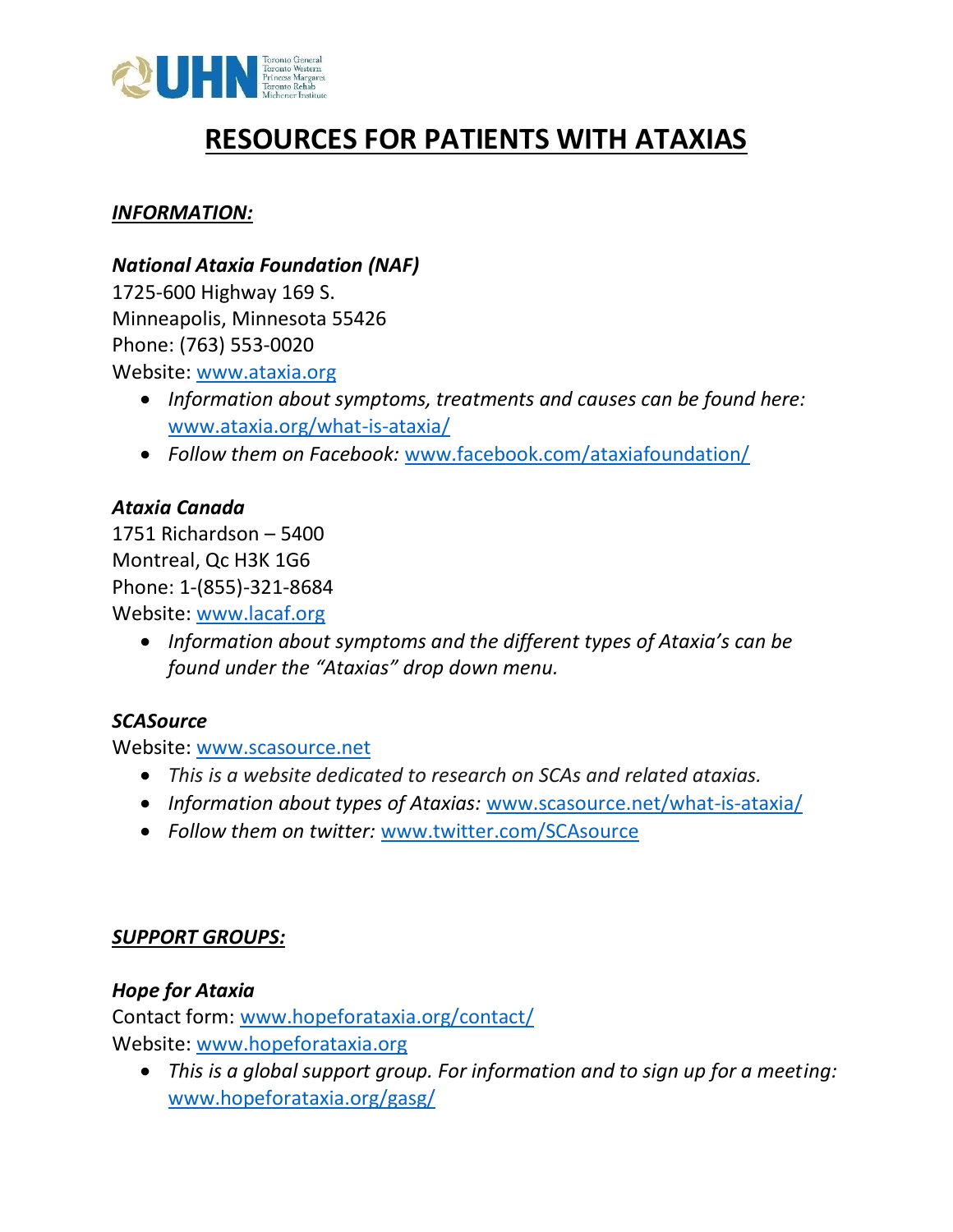

#### *Living with Ataxia*

Website: [www.livingwithataxia.org](http://www.livingwithataxia.org/)

• *This is an online supportive place to connect with others. Discussions on symptoms, treatment, strategies and support, and research.*

### *Broadway for Ataxia*

Website: [www.broadwayforataxia.org](http://www.broadwayforataxia.org/)

 *Enriching the lives of people with Ataxias through theatrical arts.*

## *National Ataxia Foundation (NAF)*

Support group information: [www.ataxia.org/support-groups/](http://www.ataxia.org/support-groups/)

- *NAF Community Ataxia support group: Facebook Group:* <https://www.facebook.com/groups/NAFmail>
- *Under 30 with Ataxia support group: Facebook Group:*  <https://www.facebook.com/groups/Under30withAtaxia/>
- *Spouses and partners of loved ones with Ataxia support group: Facebook Group***:** <https://www.facebook.com/groups/AtaxiaSpousesAndPartners/>
- *Parents of kids with Ataxia support group: Facebook Group:* <https://www.facebook.com/groups/ParentsOfKidsWithAtaxia>
- *African Americans with Ataxia support group: Facebook Group:* <https://www.facebook.com/groups/501238100417901/>
- *Military members with Ataxia talking team room: Facebook Group:* <https://www.facebook.com/groups/922015755298690>

#### *RESEARCH:*

#### *Coordination of Rare Diseases at Sanford (CoRDS)*

Contact form: [www.research.sanfordhealth.org/rare-disease-registry/contact-us](http://www.research.sanfordhealth.org/rare-disease-registry/contact-us) Website:<https://research.sanfordhealth.org/rare-disease-registry> Phone: 1-(605)-312-6300

• *CoRDS is a registry for rare diseases.*

## *ClinicalTrials.gov*

Website: [www.clinicaltrials.gov](http://www.clinicaltrials.gov/)